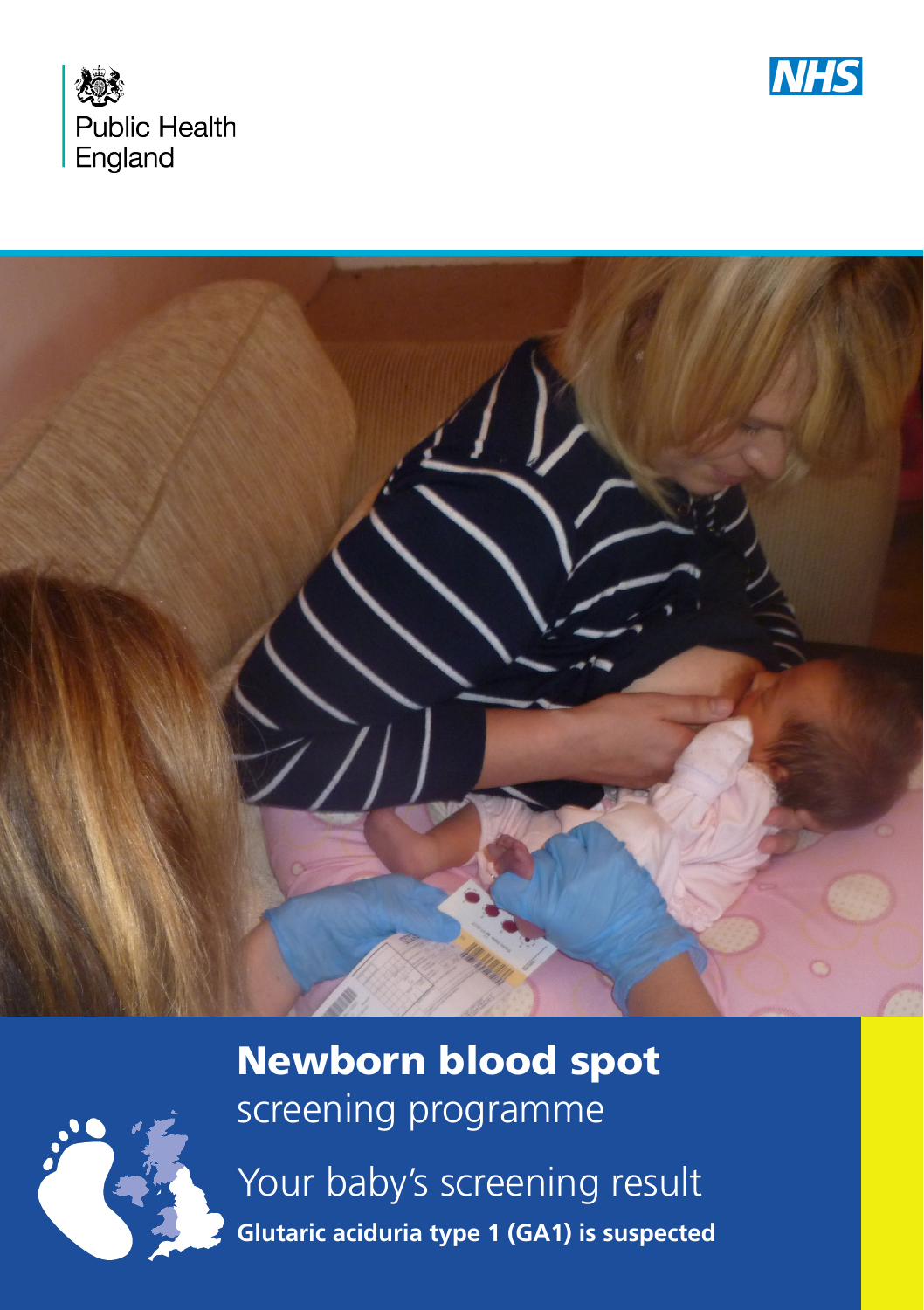# Your baby's screening result

The result of your baby's 'heel prick' screening blood test suggests they might have glutaric aciduria type 1 (GA1). A specialist team will do further tests to confirm this result.

This leaflet gives some information about GA1 and explains what happens next.

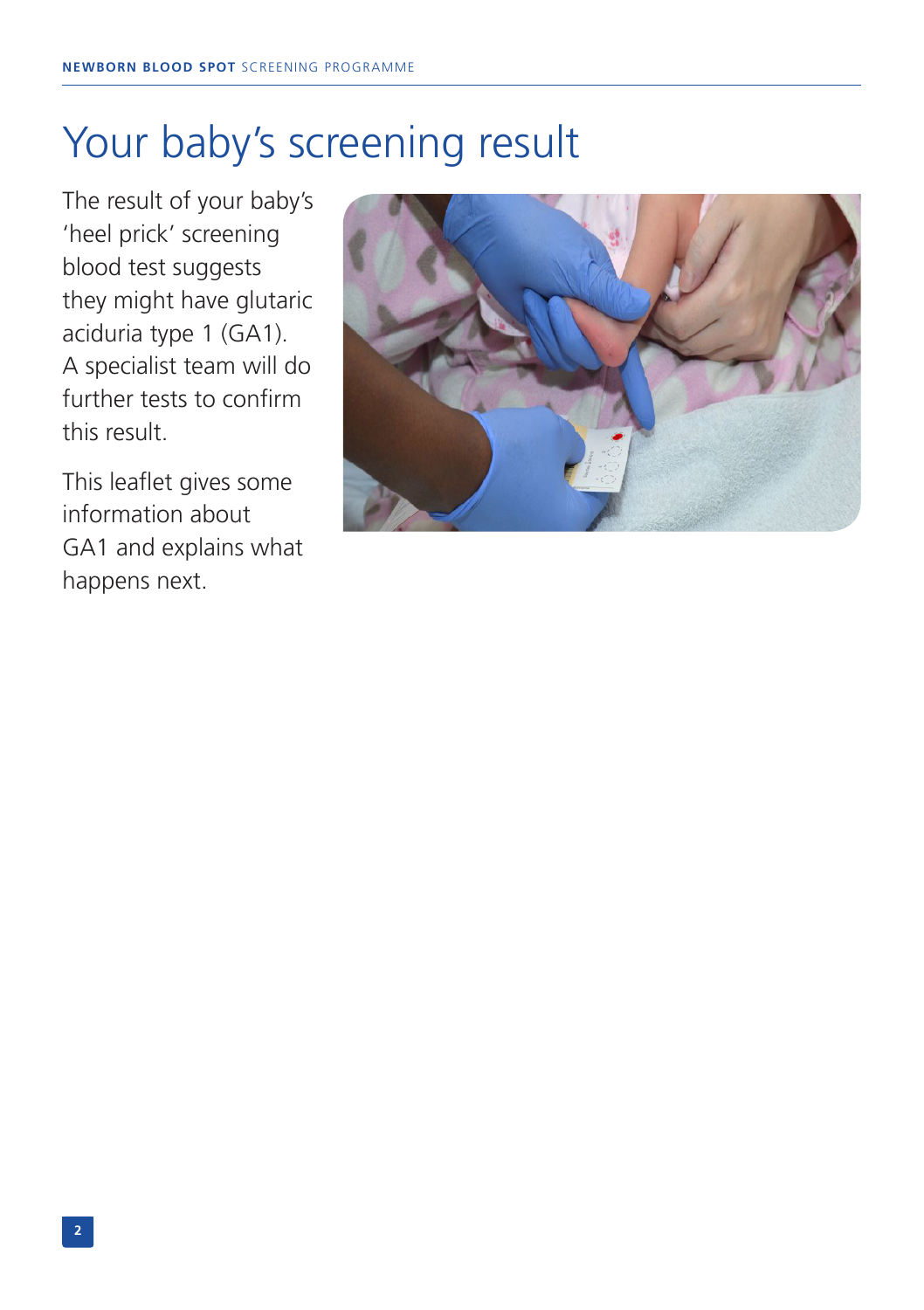# What is GA1?

Glutaric aciduria type 1 (GA1), pronounced glue-ta-ric acid-ur-ee-a, is a rare but treatable inherited disorder that prevents the normal breakdown of protein.

Babies with GA1 inherit two faulty copies of the gene for GA1, one from each parent.

When we eat, our body breaks down protein in food into smaller parts called amino acids. Special chemicals found naturally in our body, called enzymes, then make changes to the amino acids so our body can use them.

Babies with GA1 do not have one of the enzymes that help break down some of the amino acids. This causes harmful substances to build up in their blood and urine.

Babies with GA1 benefit significantly from early treatment and can live healthy and active lives.

Without early diagnosis and treatment they can develop serious illness and damage to the brain.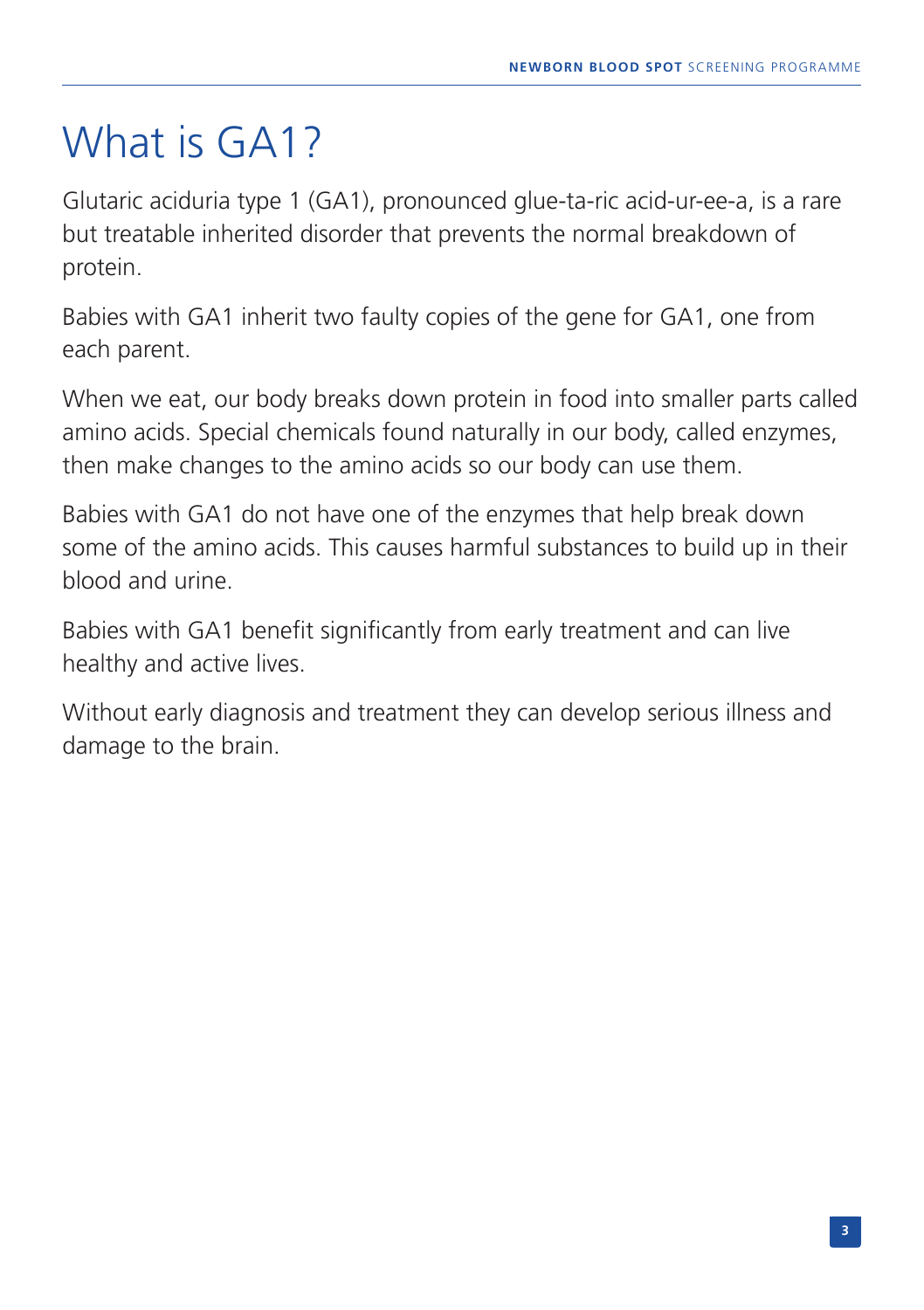## **Treatment**

GA1 can be treated with a special low protein diet and dietary supplements. This prevents the build-up of harmful substances.

**Babies with GA1 benefit significantly from effective treatment and can live healthy and active lives**

Medication may also be given.

It is important that babies with GA1 feed regularly and do not go for long periods without eating. They also need to see their specialist metabolic team regularly.

If your baby is unwell in any way it is important to follow medical advice. When they are unwell they may need to go into hospital for treatment. Take any information you have about GA1 with you.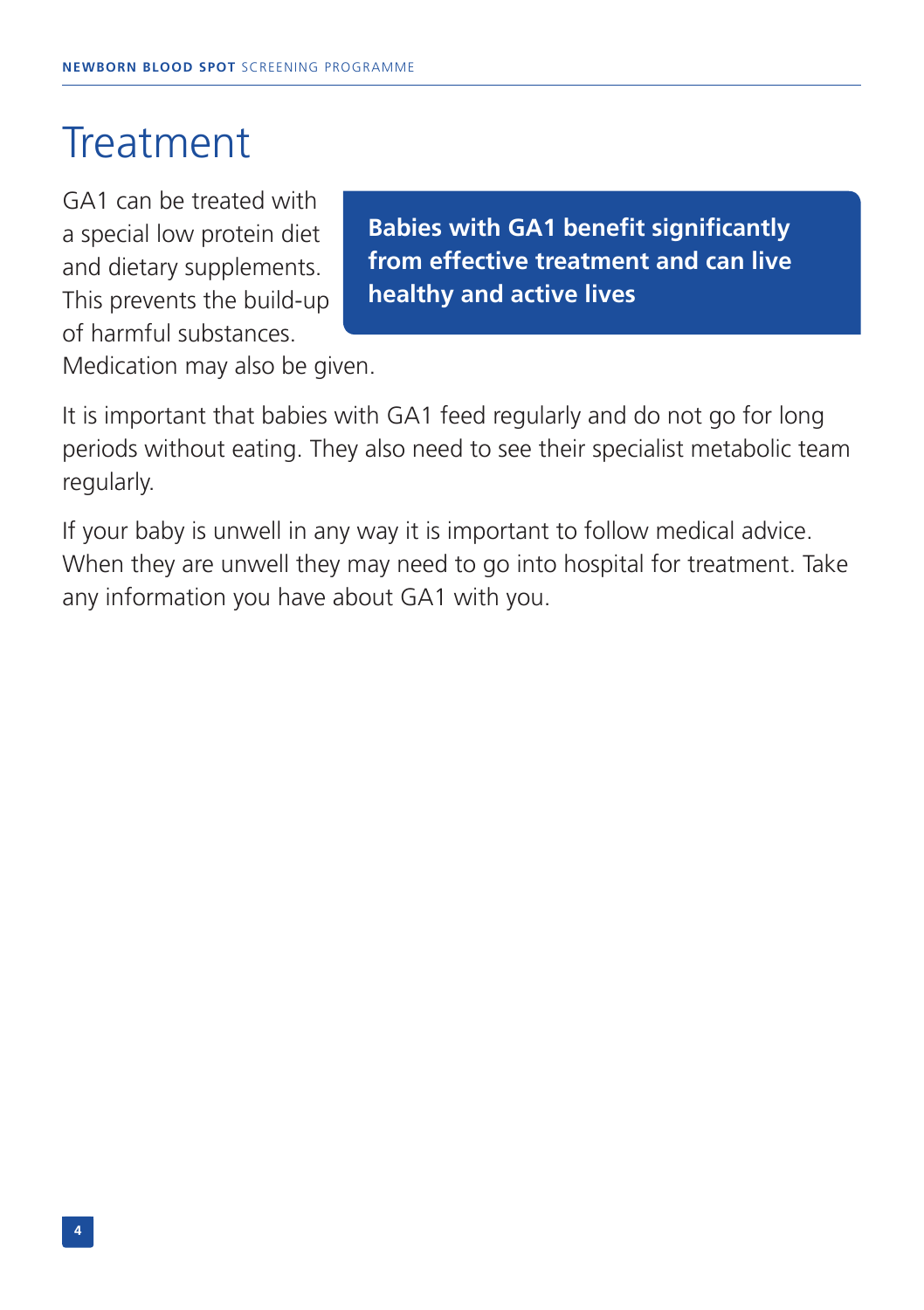# What happens next?

You have been given an appointment with a specialist metabolic team who will:

- discuss the screening test result with you
- arrange blood and urine tests for your baby
- explain how these tests can confirm if your baby has GA1

If GA1 is confirmed, the specialist metabolic team will:

- explain how to give your baby the special low protein diet. If your baby is breast fed, you can continue breast feeding
- **•** give you any special dietary supplements and medications your baby will need for their treatment of GA1
- explain how to use an emergency feed during illness and what to do if your baby is not feeding well
- **o** give you written information about GA1 for you to share with your family, GP and local hospital
- answer any questions you might have
- arrange a follow-up appointment to discuss the test results

If you are concerned about poor feeding or that your baby is unwell, contact your specialist metabolic team.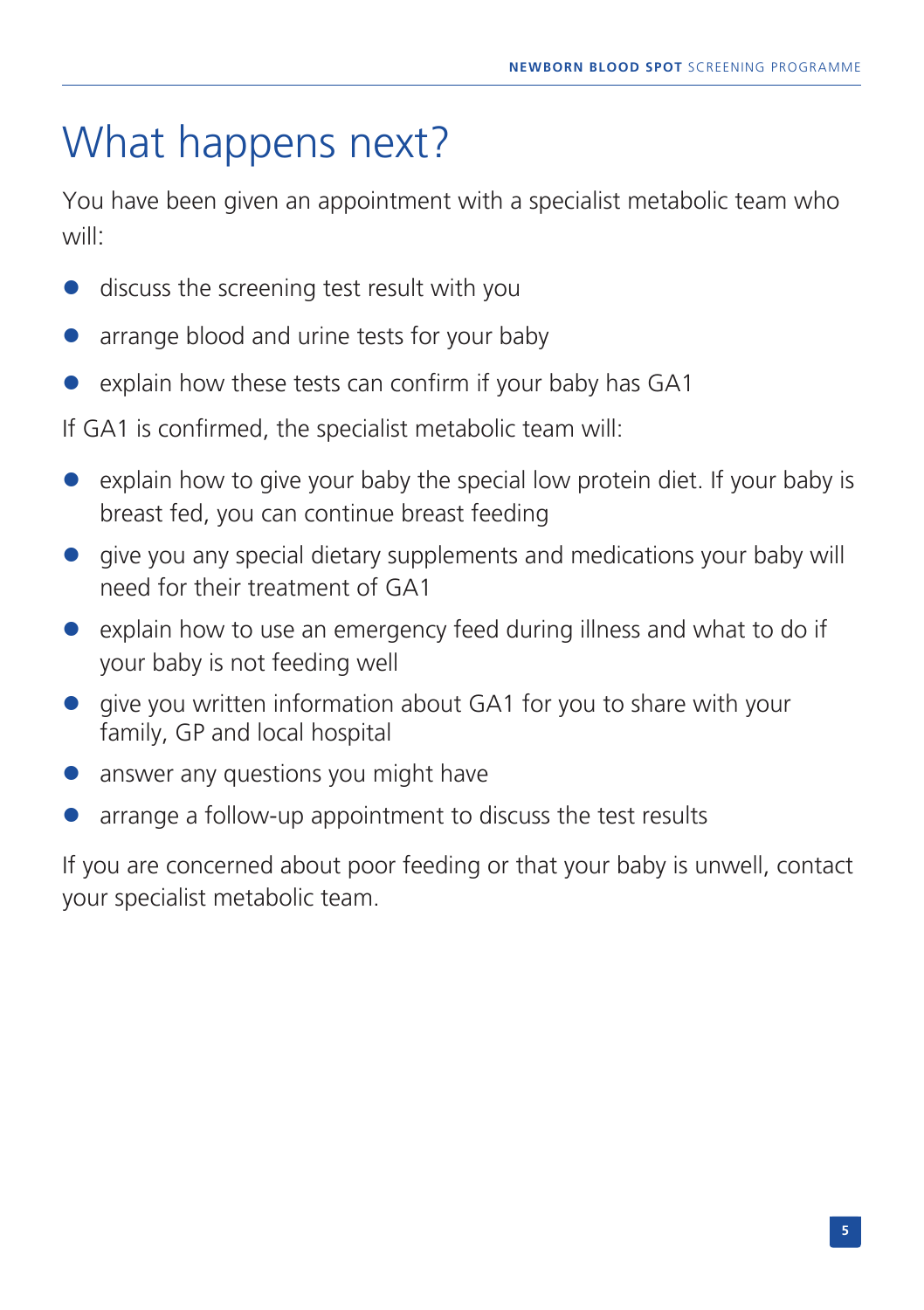#### Your questions answered

#### **How will I know if my baby is ill and what should I do?**

Babies with GA1 do not often become poorly within the first weeks of life. However, if they have an infection, such as a high temperature or stomach upset, GA1 might cause other symptoms.

An ill baby might not feed well, be sleepy, vomit, develop breathing difficulties and become cold.

You should not ignore these symptoms. If left untreated, babies with GA1 can have fits and slip into a coma which can be life-threatening.

If you are worried that your baby is ill, contact a member of your specialist metabolic team. If you cannot contact your specialist metabolic team you should take your baby to your local accident and emergency department as soon as possible.

**Take any information that you have been given about GA1 to the hospital with you.** 

## More information and support

- l CLIMB (The National Information Centre for Metabolic Diseases) provides information and support for people with GA1 and their families: www. climb.org.uk
- l NHS Newborn Blood Spot Screening Programme: www.nhs.uk/bloodspot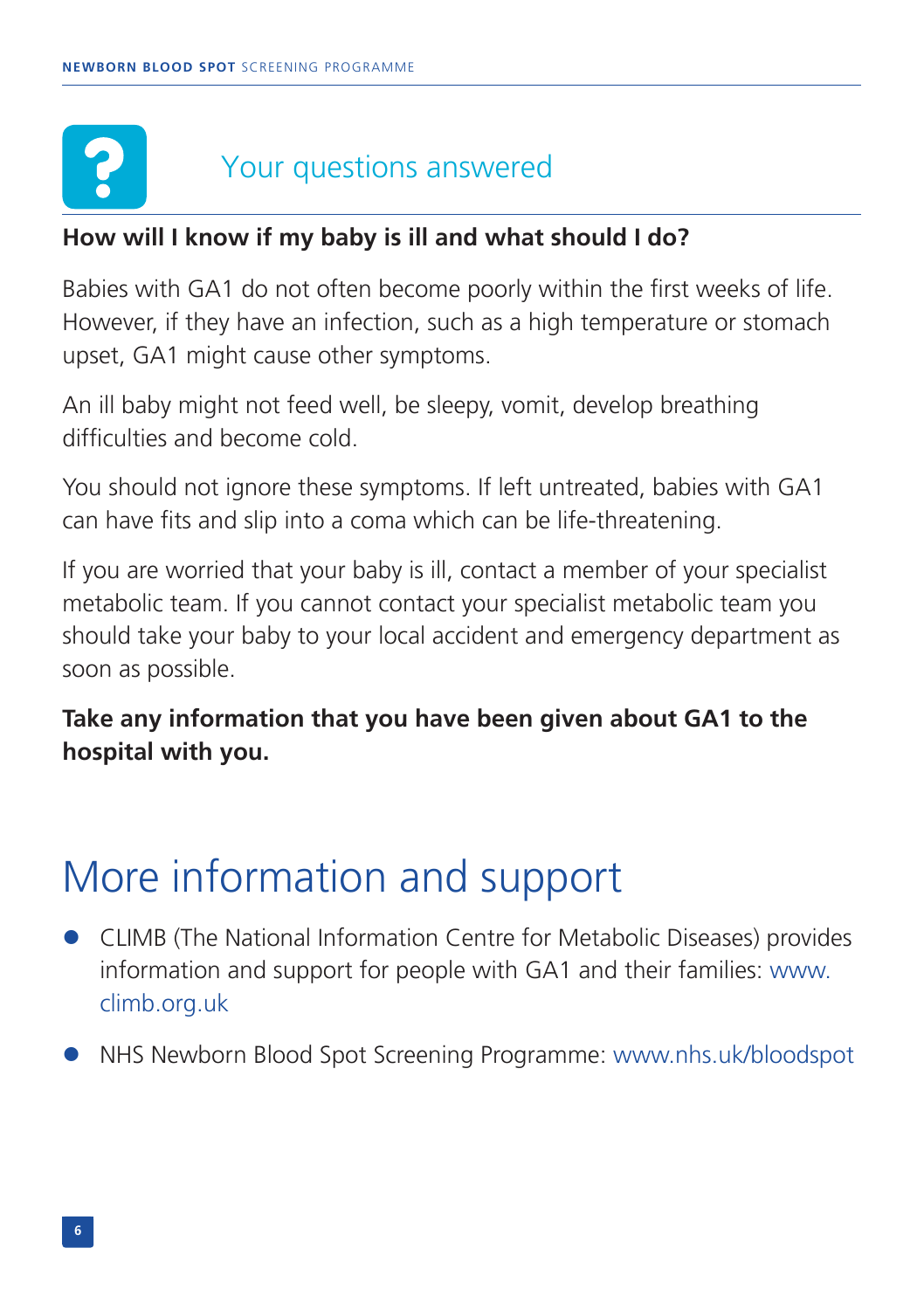#### Contact details for your specialist metabolic team:

| Specialist centre            |  |
|------------------------------|--|
| Consultant                   |  |
| Metabolic dietitian          |  |
| Clinical specialist<br>nurse |  |
| Ward (if applicable)         |  |